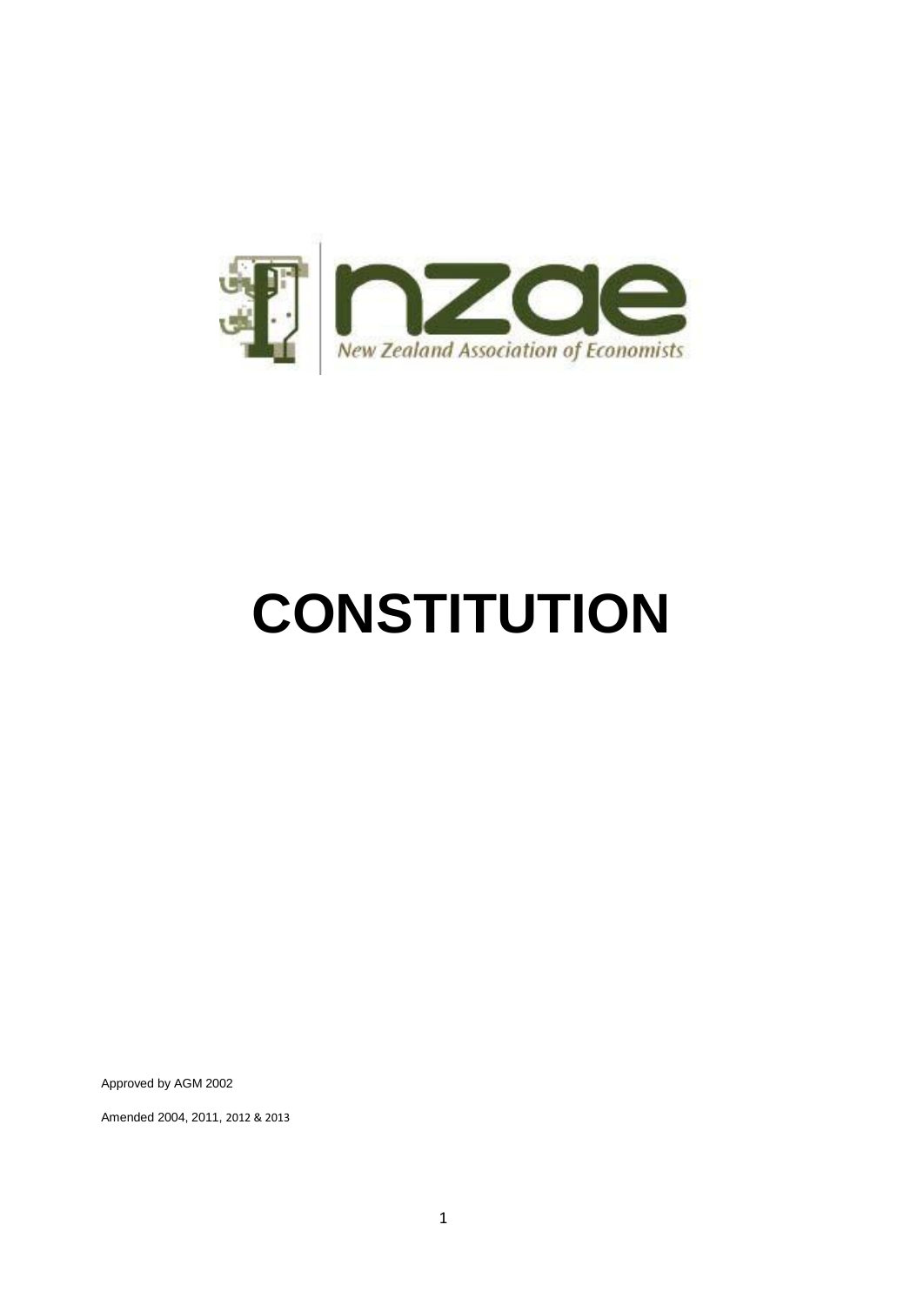# INDEX

## Page

| 1 <sub>1</sub>  |  |
|-----------------|--|
| 1A.             |  |
| 2.              |  |
| 3.              |  |
| 3A.             |  |
| 3B.             |  |
| 4.              |  |
| 5.              |  |
| 6.              |  |
| 7.              |  |
| 8.              |  |
| 9.              |  |
| 10.             |  |
| 11 <sub>1</sub> |  |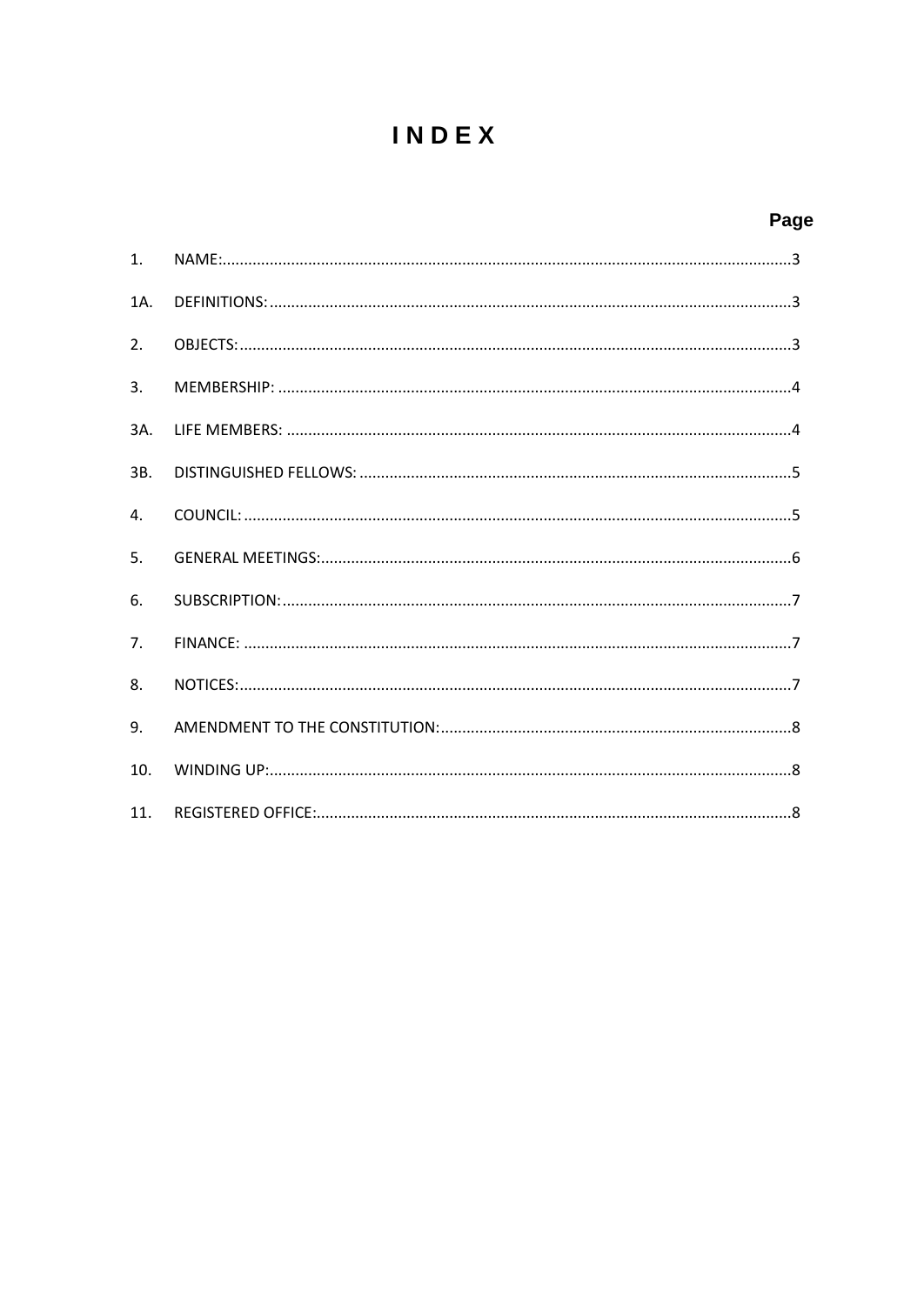### **NEW ZEALAND ASSOCIATION OF ECONOMISTS CONSTITUTION**

#### <span id="page-2-0"></span>**1. NAME:**

The name of the Association shall be –

"The New Zealand Association of Economists Incorporated"

#### <span id="page-2-1"></span>**1A. DEFINITIONS:**

In this document unless the context indicates otherwise:

- [a] "the Association" is The New Zealand Association of Economists;
- [b] "Council" is the management group of the Association as defined in Clause 4;
- [c] "in writing" includes not only hard copy communication, but electronic forms of communication that can readily be printed and/or permanently stored (for example, email);
- [d] "ballots" include not only ballots submitted in hard copy form, but also ballots or voting submitted in electronic forms of communication that can readily be printed and/or permanently stored (for example, email).

#### <span id="page-2-2"></span>**2. OBJECTS:**

The objects of the Association shall be –

- [a] to promote collaboration and discussion amongst professional economists in New Zealand;
- [b] to encourage research and to publish the results of that research and such other material as may be relevant to the objects of the Association, but the Association as such may not make public statements on economic policy;
- [c] to obtain and disseminate information on research projects in progress or anticipated;
- [d] in general to promote the profession of economics in New Zealand; and
- [e] to foster, in all sections of the community, interest in and understanding of economic issues in New Zealand.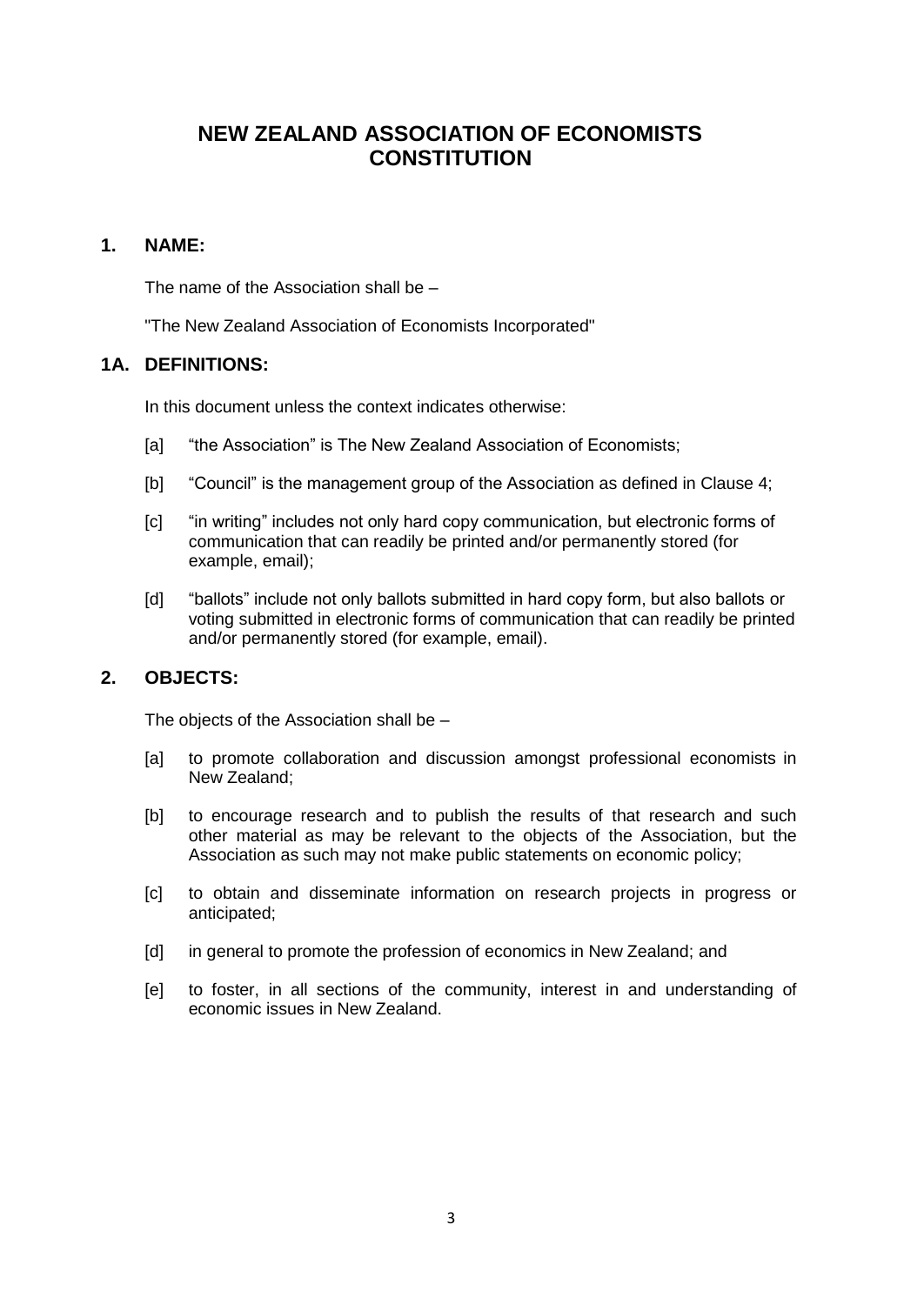#### <span id="page-3-0"></span>**3. MEMBERSHIP:**

- [a] Membership of the Association shall be open to anyone who has an interest or background in economics or commerce or business or management, and who supports the objects of the Association.
- [b] Applications for membership shall be approved by the President; and in the case of non-acceptance shall be referred to the Council for ratification, before advising the applicant of the decision.
- [c] Each member of the Association who is not in arrears of his or her subscription may attend any meeting of the Association, take part in discussions, vote on any matter submitted to a ballot of members of the Association, and hold elective office in the Association and shall receive one copy of notices of meetings and of such other material as may be issued or distributed by the Association.
- [d] Any member may resign from membership by giving the Secretary notice in writing to that effect. Non-payment of annual subscriptions for two consecutive years will also be taken as formal notice to resign from membership.

#### <span id="page-3-1"></span>**3A. LIFE MEMBERS:**

Any member or retired member who has made a significant contribution toward the development of the Association may be nominated for life membership of the Association in the following manner.

- [a] Nominations are to be forwarded to the Council. Such nominations are to be signed by two members of the Association with a brief profile of the nominee's achievements/service/career, as appropriate, for consideration by the Council.
- [b] All such nominations will be considered by the Council which, at its sole discretion, may place suitable nominations before those attending the Annual General Meeting for confirmation by that meeting. If present at the Annual General Meeting, the proposer(s) and/or seconder(s) of the original nomination(s) shall be given the opportunity to speak on behalf of their nominee(s).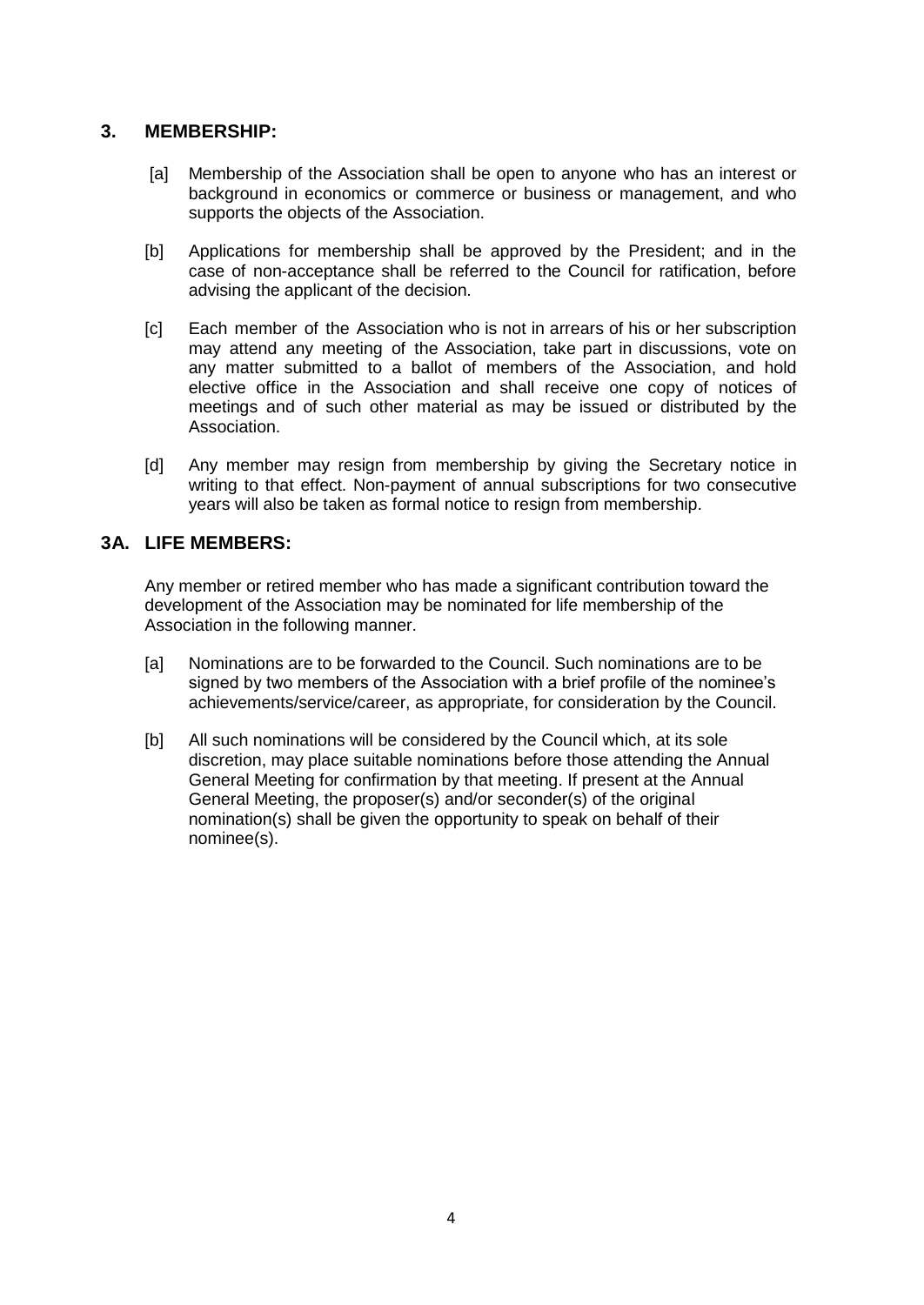#### <span id="page-4-0"></span>**3B. DISTINGUISHED FELLOWS:**

The Association will maintain a roll of Distinguished Fellows.

- [a] The objectives of the award are to honour distinguished New Zealand economists for their sustained and outstanding contribution to the development of economics (including econometrics) and/or its application; to encourage excellence in the areas of research and/or application of economics; and to further the objectives in the NZAE Constitution and in particular "to promote the profession of economics in New Zealand."
- [b] For this purpose, a New Zealander is defined as a person normally resident and able to work in New Zealand, or a New Zealand citizen living and working abroad, at the time he or she is awarded the title of Distinguished Fellow.
- [c] Awards of Distinguished Fellow will be made by the President of the Association on recommendation by a Distinguished Fellow sub‐committee of Council. The sub‐committee decision will then need to be ratified at a full Council meeting prior to any announcement being made.
- [d] Criteria:
	- (i) Any nominee must have made a sustained contribution in the area of economic research and/or its application, normally evidenced by a distinguished record of publications.
	- (ii) The contribution must have enhanced the reputation of professional economists.
	- (iii) The person must be alive at the time of the nomination.

#### <span id="page-4-1"></span>**4. COUNCIL:**

- [a] The affairs of the Association shall be managed by the Council consisting of a President, Vice President, Immediate Past President, Secretary-Manager, Treasurer, the Editors of New Zealand Economic Papers and of Asymmetric Information, and not more than seven other members of the Association.
- [b] All members of the Council except the Immediate Past President, Secretary-Manager, Treasurer, and Editors of New Zealand Economic Papers and Asymmetric Information, shall be elected at every second Annual General Meeting, and shall continue to hold office until their successors are elected or until they resign. The President shall not hold office for two consecutive terms. The Editors of the New Zealand Economic Papers and Asymmetric Information, Treasurer, and Secretary-Manager shall be appointed by the Council and hold office on such terms and conditions as the Council may determine from time to time.
- [c] Nominations for membership of the Council can be made either in writing, seconded by one member of the Association and received by the Secretary or Secretary-Manager of the Association seven days before the Annual General Meeting, or orally at the Annual General Meeting and seconded by one member of the Association.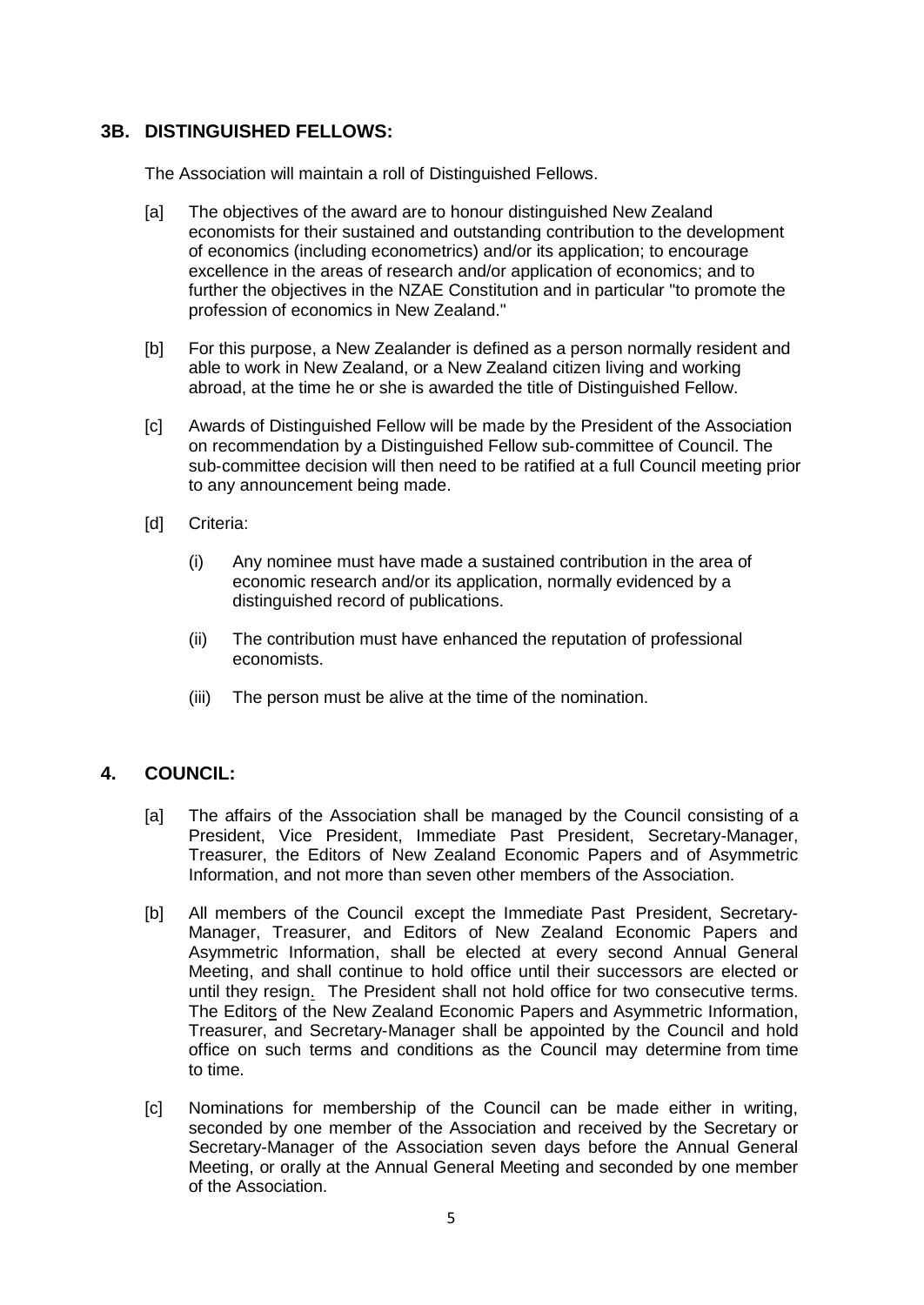- [d] The Council of the Association shall meet at least twice a year.
- [e] A quorum of the Council shall consist of five of its members, at least one of whom must be an elected member.
- [f] The Council may from time to time appoint such sub-committees, not necessarily from among members of the Council, as it may deem<br>necessary to assist in the conduct of the affairs of the Association. Any necessary to assist in the conduct of the affairs of the Association. such committee shall be responsible to and report regularly to the Council.
- [g] If any vacancy shall occur in the elected membership of the Council the Council may appoint a member of the Association to officiate for the unexpired term of the original member.
- [h] The Council shall do all such other lawful things as are incidental or conducive to the attainment of the objects of the Association.

#### <span id="page-5-0"></span>**5. GENERAL MEETINGS:**

- [a] The Council shall convene and hold an Annual General Meeting of the Association at such time and place as it shall determine. The following shall be the order of business:-
	- [i] Reading and certification of the correctness of the Minutes of the previous Annual General Meeting and of any special General Meetings held during the year.
	- [ii] Consideration of the Annual Report and Financial Statement.
	- [iii] Election of Officers and up to seven Council members.
	- [iv] Discussion of any proposed alteration of these rules notice of which has been given as hereinafter provided.
	- [v] General business.
- [b] The Council shall convene a Special General Meeting or arrange a ballot upon a requisition of any ten members stating the reason or reasons.
- [c] Members shall be given ten clear days notice in writing of any General Meeting or for return of any ballot papers, and the notice calling the Annual General Meeting shall be accompanied by a copy of the Annual Report and Financial Statement.
- [d] No business shall be transacted at any general meeting or result from a ballot unless a quorum of members is present when the meeting proceeds to business or unless a quorum of members return votes on ballot forms to the Secretary. Fifteen members shall constitute a quorum in each case.
- [e] (i) At all general meetings the President or in his/her absence any other duly elected Chairperson shall take the Chair and every member personally present or sending in properly completed ballot papers shall be entitled on every motion to one vote and in the case of an equality of votes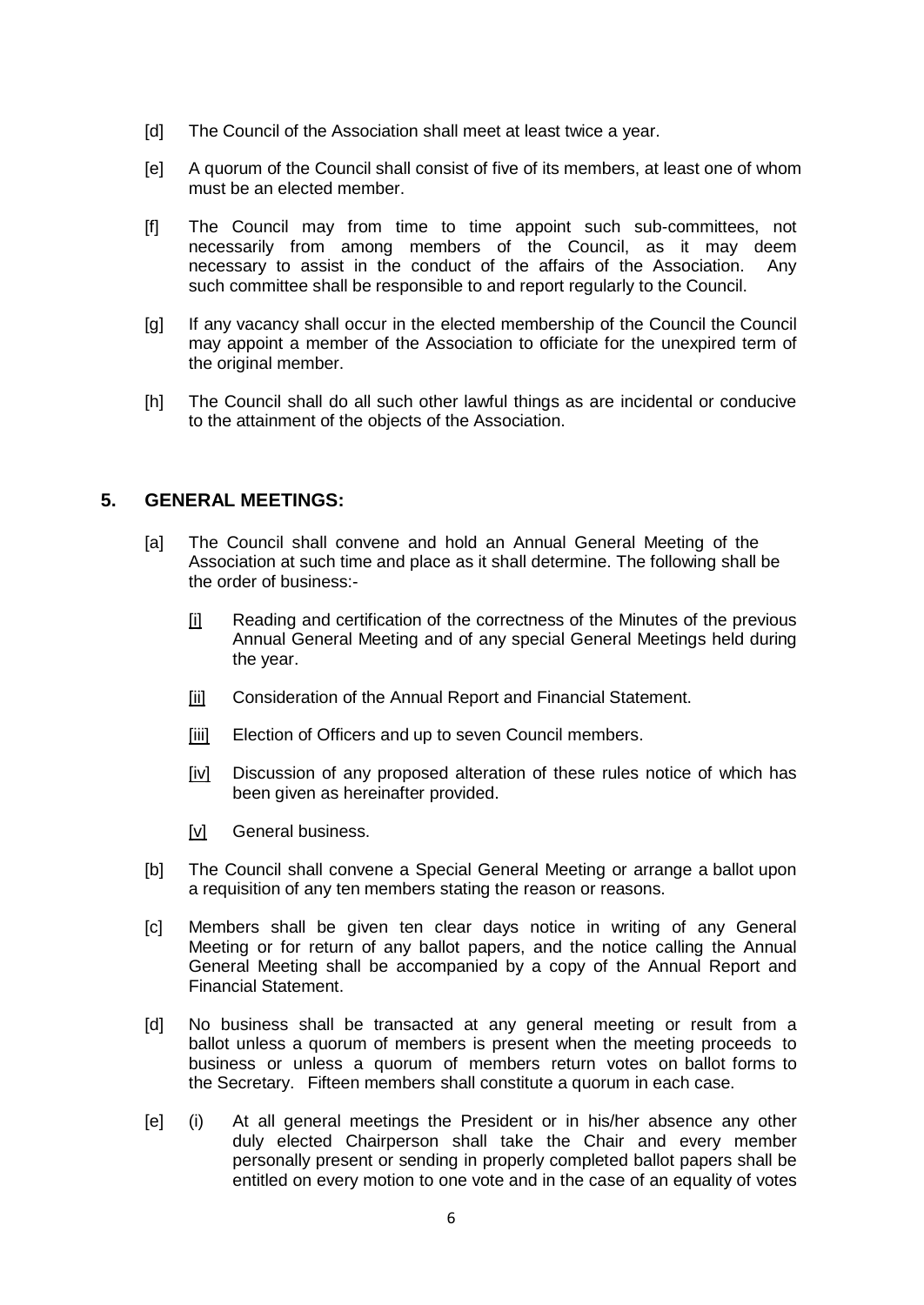the Chairperson shall have a casting vote as well as a deliberative vote.

- (ii) The normal mode of voting on all questions shall be by voices, but can be by a show-of-hands or by secret ballot if called for by the chairperson or any member present.
- (iii) If voting is to be held by secret ballot, a sufficient number of scrutineers shall be appointed by the chairperson.

#### <span id="page-6-0"></span>**6. SUBSCRIPTION:**

The annual subscription payable by members shall be such amount as from time to time may be determined by the Council, and ratified at an Annual General Meeting.

#### <span id="page-6-1"></span>**7. FINANCE:**

- [a] The accounts of the Association shall be audited each year by a qualified person (but is not a member of the Council) appointed by the Council and ratified at the Annual General Meeting.
- [b] The Council of the Association shall have power to open a bank account, and any two members of the Council given authority, shall have power to operate such an account.
- [c] The Council may from time to time invest in such securities and upon such terms as it shall think fit the whole or any part of the funds of the Association which shall not be required for the immediate business of the Association.
- [d] The Association shall have power to borrow or raise money from time to time by the issue of debentures, bonds, mortgages or of any other security founded or based on all or any of the assets, property or rights of the Association or without any such security and upon such terms as to priority or otherwise as shall seem fit to the Council who shall also be entitled to exercise such power and to borrow or raise money on behalf of the Association.
- [e] The financial year of the Association shall terminate on the 31<sup>st</sup> December of each year, or such other date deemed appropriate by the Council.

#### <span id="page-6-2"></span>**8. NOTICES:**

A notice may be given by the Association to any member either personally or in writing. Service shall be deemed to be effected by properly addressing the notice (including to an electronic address) to the address on file and reasonable endeavour will be made to maintain correct details. The accidental nondelivery/non-receipt of a notice of a meeting to any member shall not invalidate the proceedings at any meeting of the Association.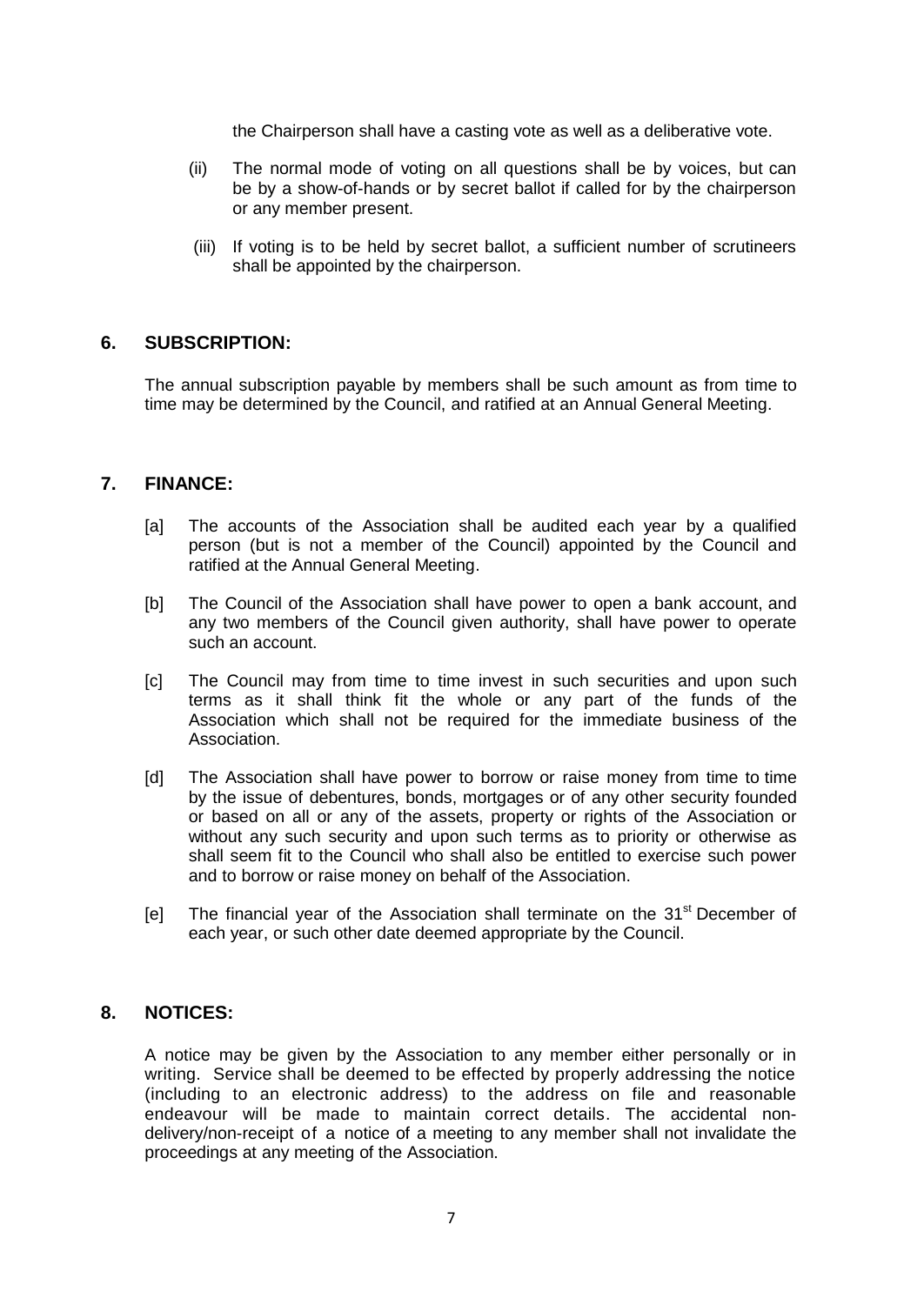#### <span id="page-7-0"></span>**9. AMENDMENT TO THE CONSTITUTION:**

The constitution may be amended at any Annual General Meeting of the Association by vote of three-fifths of the members present and voting or voting by proxy provided that notice of such an amendment shall reach the Secretary-Manager of the Association at least five weeks before the Annual General Meeting and that notice be given in writing to all members at least ten days before the Annual General Meeting.

#### <span id="page-7-1"></span>**10. WINDING UP:**

The Association may be wound up voluntarily if the Association at an Annual General Meeting or Special General Meeting, through a notice of motion, passes a resolution requiring the Association so to be wound up, and the resolution is confirmed at a subsequent Special General Meeting called for that purpose and held not earlier than Thirty (30) days nor more than Two (2) calendar months after the date on which the resolution so to be confirmed was passed and such subsequent Special General Meeting shall direct the manner in which the assets (if any) of the Association after paying all liabilities shall be disposed of.

If upon the winding up or dissolution of the Association there remains after the satisfaction of all debts and liabilities any property whatsoever, the same shall be transferred to or applied towards any concern or association or concerns or associations not being concerns or associations that are members of the Association, having substantially similar objects and activities to those of the Association to be used by it or by them for purposes similar to the objects for which the Association was established and in such manner and upon such conditions as the then members of the Association in Special General meeting may determine and if at the time of winding up or dissolution of the Association there is not existent any other concern or Association having similar objects and activities to those of the Association, or if the then members of the Association do not in Special General meeting determine that the property shall be transferred to or applied towards any such concern or association, then the property of the Association shall be applied towards such charitable purposes in New Zealand as the then members of the Association in Special General meeting may determine.

#### <span id="page-7-2"></span>**11. REGISTERED OFFICE:**

The Registered Office of the Association shall be at such address as may be determined from time to time by the Council.

-----------------------------------------------------

*Original Constitution registered: 6 October 1959 Amendments registered: 12 April 1967*